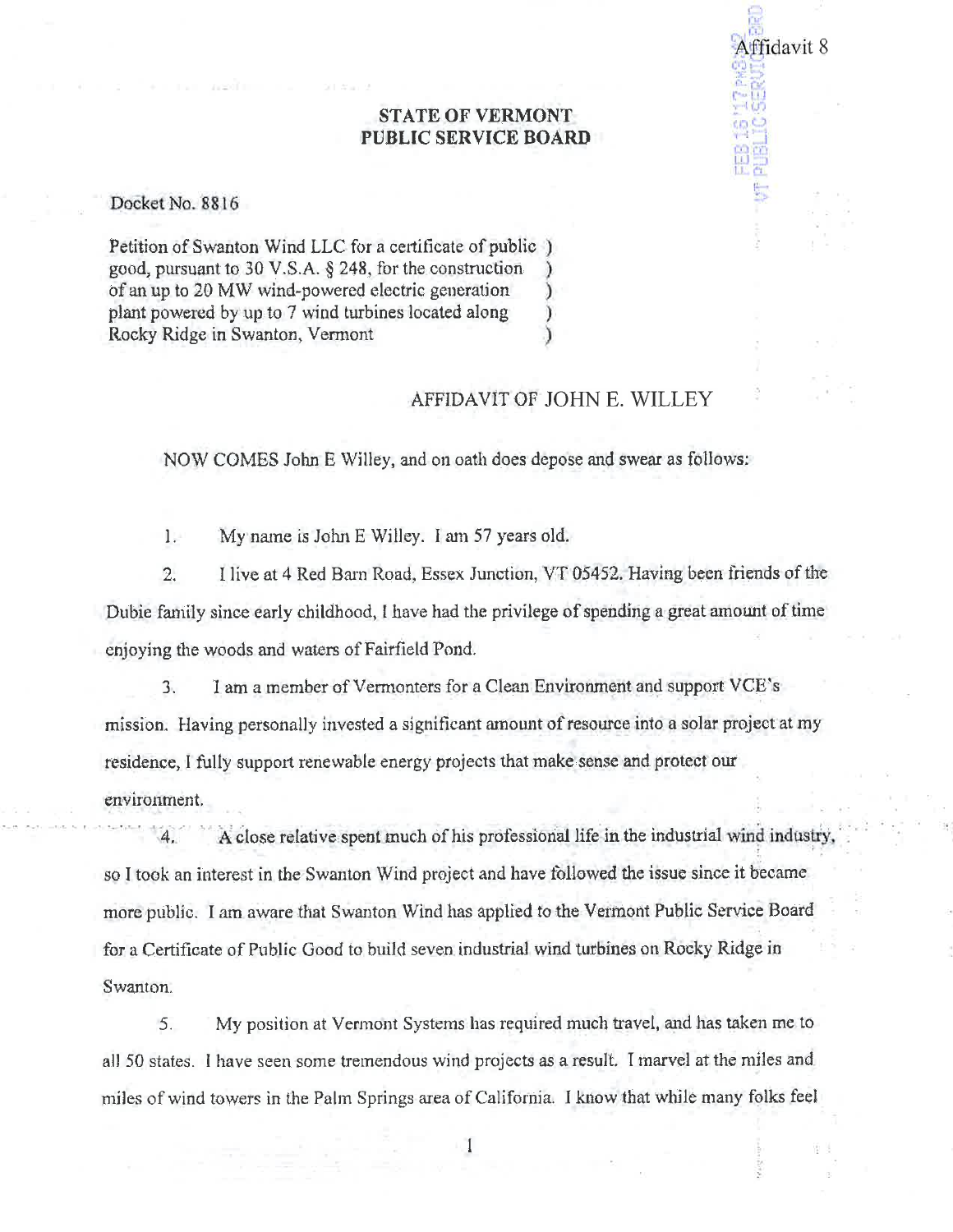they are ugly, many feel it is a beautiful site. That is a matter of opinion. For the most part, the towers of Palm Springs are placed on the desert floor, with very little impact to the environment or to people, as almost nobody lives within range of these towers. I would consider this a "responsible renewable project." The destructive impact this project would have to Rocky Ridge, it's wetlands which feed Fairfield Pond, and eventually Lake Champlain is undeniable. It makes no sense to me to cause such destruction with so little return of "renewable energy." The damage of this project will be real, to both the natural beauty of our state and to the economy.

6. Vermont Systems depends on an economy that will keep skilled, energetic people here in our state. We find it is more and more difficult to find employees as many are leaving for better opportunities elsewhere. In talking with our new hires, it is the unique beauty of Vermont that keeps them here. If projects like the Swanton Wind Project continue to be approved, it will remove this tremendous "magnet" that keeps people here and attracts others to come.

7. While I spent many days of my youth swimming in Fairfield Pond and hiking the woods surrounding it, it wasn't until I returned to Vermont from 8 years active duty with the Army, that I truly appreciated what we have here. I have been so lucky to spend every deer camp season, and much time during sugaring season enjoying the woods around Fairfield Pond. I spent time in Germany, Kentucky, Virginia, Louisiana, Colorado and California. While those places have many redeeming qualities, there is nothing quite like the peace and beauty of our state, and specifically Fairfield Pond and Rocky Ridge. If this wind project is implemented, people will say "it's just like New York". We cannot afford to be "like" any other place.

2